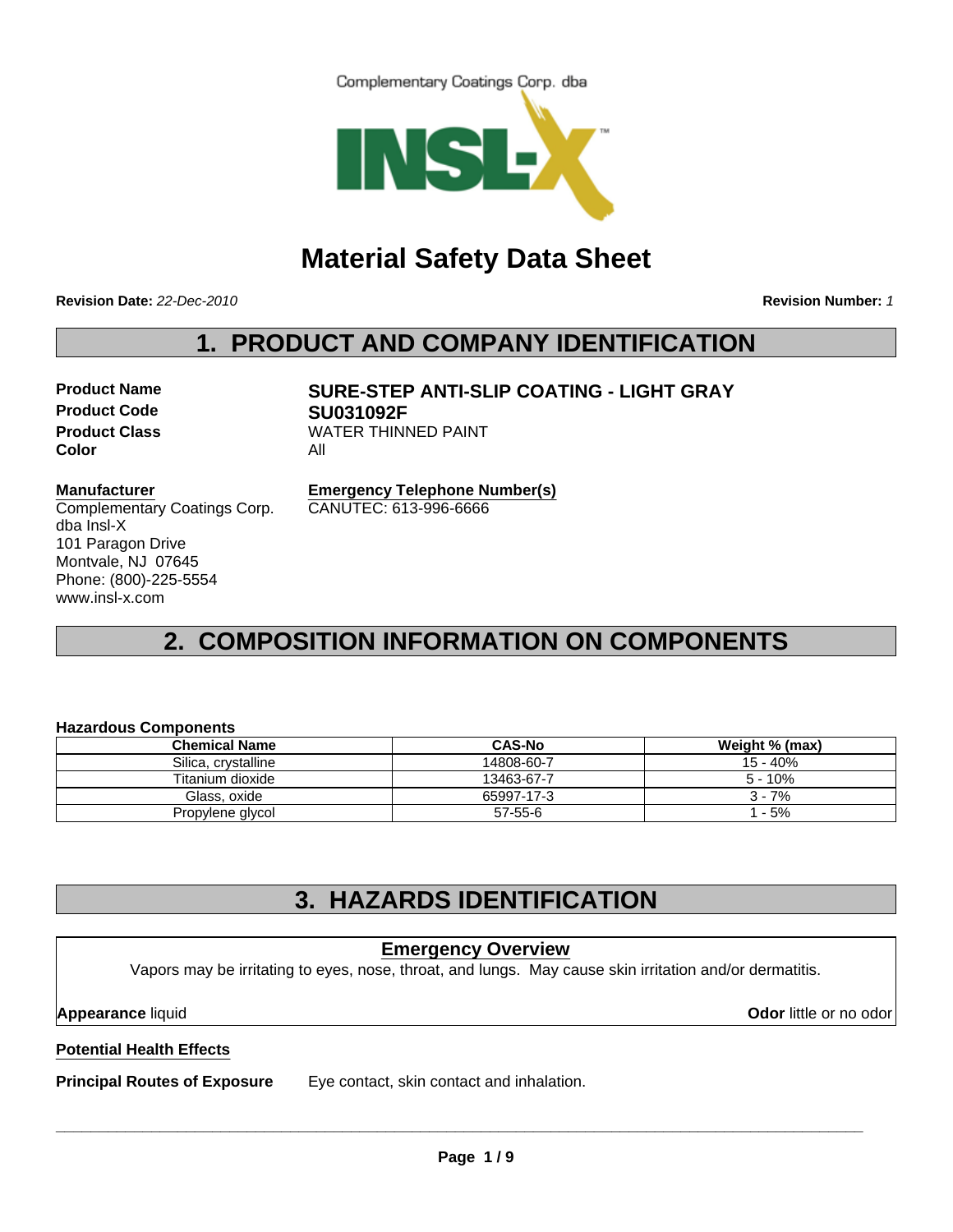| <b>Acute Effects</b>   |                                                                                      |
|------------------------|--------------------------------------------------------------------------------------|
| Eyes                   | May cause slight irritation.                                                         |
| <b>Skin</b>            | Substance may cause slight skin irritation.                                          |
| <b>Inhalation</b>      | May cause irritation of respiratory tract.                                           |
| Ingestion              | Ingestion may cause gastrointestinal irritation, nausea, vomiting and diarrhea.      |
| <b>Chronic Effects</b> | Repeated contact may cause allergic reactions in very susceptible persons.           |
|                        | Contains: Crystalline Silica which has been determined to be carcinogenic to humans  |
|                        | by IARC (1) when in respirable form. Risk of cancer depends on duration and level of |
|                        | inhalation exposure to spray mist or dust from sanding the dried paint.              |

 $\Box$ 

*See Section 11 for additional Toxicological information.*

| None known<br><b>Aggravated Medical Conditions</b>                                                                                                                              |                                                     |                 |                      |          |
|---------------------------------------------------------------------------------------------------------------------------------------------------------------------------------|-----------------------------------------------------|-----------------|----------------------|----------|
| <b>HMIS</b>                                                                                                                                                                     | Health: $1^*$                                       | Flammability: 0 | <b>Reactivity: 0</b> | $PPE: -$ |
| <b>HMIS Legend</b><br>0 - Minimal Hazard<br>1 - Slight Hazard<br>2 - Moderate Hazard<br>3 - Serious Hazard<br>4 - Severe Hazard<br>* - Chronic Hazard<br>handling instructions. | X - Consult your supervisor or S.O.P. for "Special" |                 |                      |          |

*Note: The PPE rating has intentionally been left blank. Choose appropriate PPE that will protect employees from the hazards the material will present under the actual normal conditions of use.*

*Caution: HMIS® ratings are based on a 0-4 rating scale, with 0 representing minimal hazards or risks, and 4 representing significant hazards or risks. Although HMIS® ratings are not required on MSDSs under 29 CFR 1910.1200, Insl-X, has choosen to provide them. HMIS® ratings are to be used only in conjunction with a fully implemented HMIS® program by workers who have received appropriate HMIS® training. HMIS® is a registered trade and service mark of the NPCA. HMIS® materials may be purchased exclusively from J. J. Keller (800) 327-6868.*

### **4. FIRST AID MEASURES**

| <b>General Advice</b>     | No hazards which require special first aid measures.                                               |
|---------------------------|----------------------------------------------------------------------------------------------------|
| <b>Eye Contact</b>        | Rinse thoroughly with plenty of water for at least 15 minutes and consult a physician.             |
| <b>Skin Contact</b>       | Wash off immediately with soap and plenty of water removing all contaminated<br>clothes and shoes. |
| <b>Inhalation</b>         | Move to fresh air. If symptoms persist, call a physician.                                          |
| Ingestion                 | Clean mouth with water and afterwards drink plenty of water. Consult a physician if<br>necessary.  |
| <b>Notes To Physician</b> | Treat symptomatically                                                                              |

# **5. FIRE-FIGHTING MEASURES**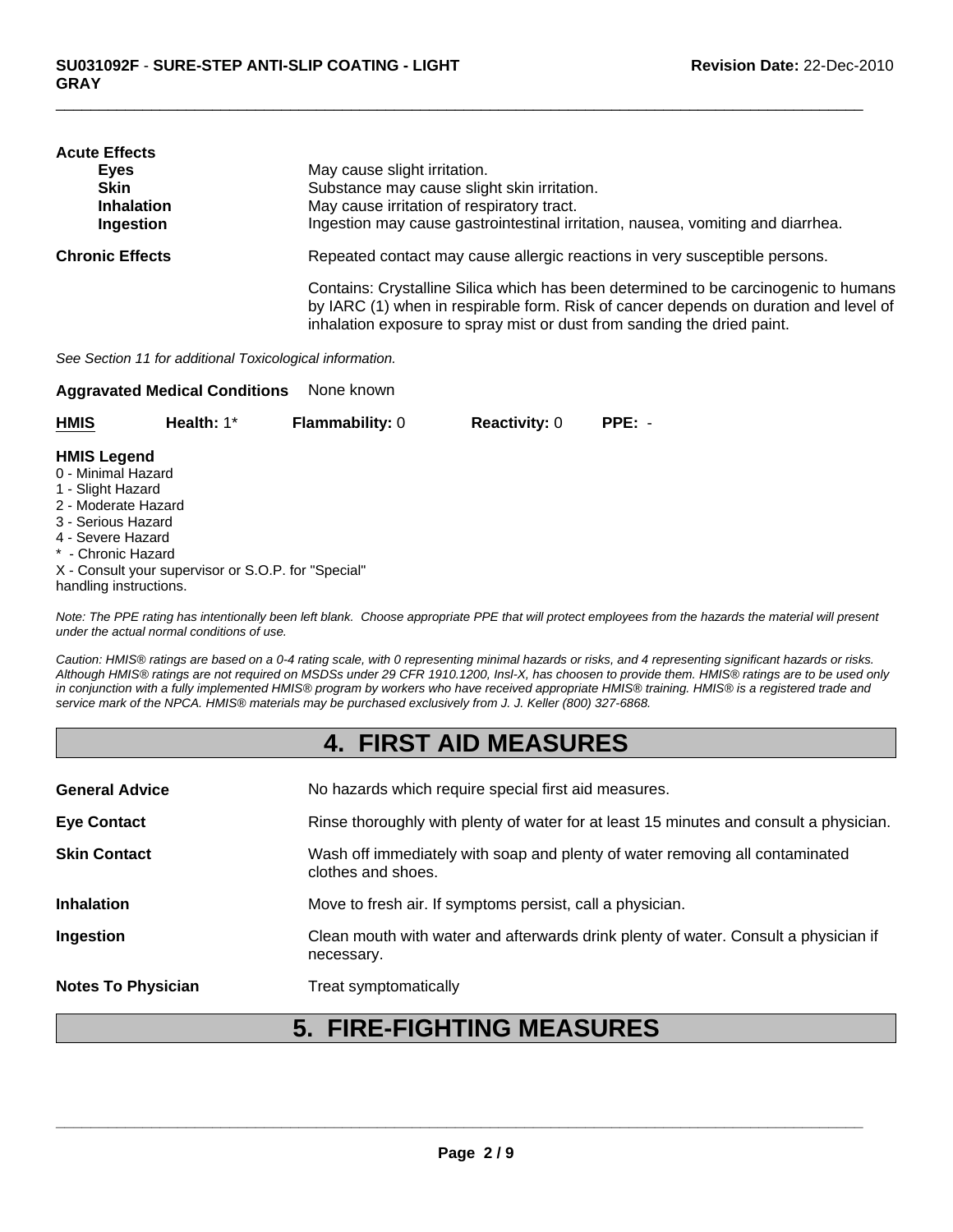# **5. FIRE-FIGHTING MEASURES**

 $\Box$ 

| <b>NFPA</b>             | Health: 1                                                                                         | Flammability: 0                                              | <b>Instability: 0</b>                              | Special: -                                                                                                      |
|-------------------------|---------------------------------------------------------------------------------------------------|--------------------------------------------------------------|----------------------------------------------------|-----------------------------------------------------------------------------------------------------------------|
|                         | <b>Flammability Limits In Air</b><br><b>Upper Explosion Limit</b><br><b>Lower Explosion Limit</b> |                                                              | Not applicable<br>Not applicable                   |                                                                                                                 |
| <b>Flash Point Data</b> | Flash Point (°F)<br>Flash Point (°C)<br><b>Flash Point Method</b>                                 |                                                              | Not applicable<br>Not applicable<br>Not applicable |                                                                                                                 |
|                         | <b>Sensitivity To Static Discharge</b>                                                            |                                                              | No.                                                |                                                                                                                 |
|                         | <b>Sensitivity To Mechanical Impact</b>                                                           |                                                              | No.                                                |                                                                                                                 |
|                         |                                                                                                   | <b>Specific Hazards Arising From The Chemical</b>            | heat.                                              | Closed containers may rupture if exposed to fire or extreme                                                     |
|                         |                                                                                                   | <b>Protective Equipment And Precautions For Firefighters</b> | and full protective gear.                          | As in any fire, wear self-contained breathing apparatus<br>pressure-demand, MSHA/NIOSH (approved or equivalent) |
|                         | <b>Suitable Extinguishing Media</b>                                                               |                                                              |                                                    | Use extinguishing measures that are appropriate to local<br>circumstances and the surrounding environment.      |

#### **NFPA Legend**

- 0 Not Hazardous
- 1 Slightly
- 2 Moderate
- 3 High
- 4 Severe

*The ratings assigned by Insl-X are only suggested ratings, the contractor/employer has ultimate responsibilities for NFPA ratings where this system is used.*

*Additional information regarding the NFPA rating system is available from the National Fire Protection Agency (NFPA) at www.nfpa.org.*

### **6. ACCIDENTAL RELEASE MEASURES**

| <b>Personal Precautions</b>      | Avoid contact with skin, eyes and clothing. Ensure adequate ventilation.                             |
|----------------------------------|------------------------------------------------------------------------------------------------------|
| <b>Environmental Precautions</b> | Prevent further leakage or spillage if safe to do so.                                                |
| <b>Methods For Clean-Up</b>      | Soak up with inert absorbent material. Sweep up and shovel into suitable containers<br>for disposal. |
| <b>Other Information</b>         | None known                                                                                           |

# **7. HANDLING AND STORAGE**

Handling **Handling** Avoid contact with skin, eyes and clothing. Avoid breathing vapors, spray mists or sanding dust. In case of insufficient ventilation, wear suitable respiratory equipment.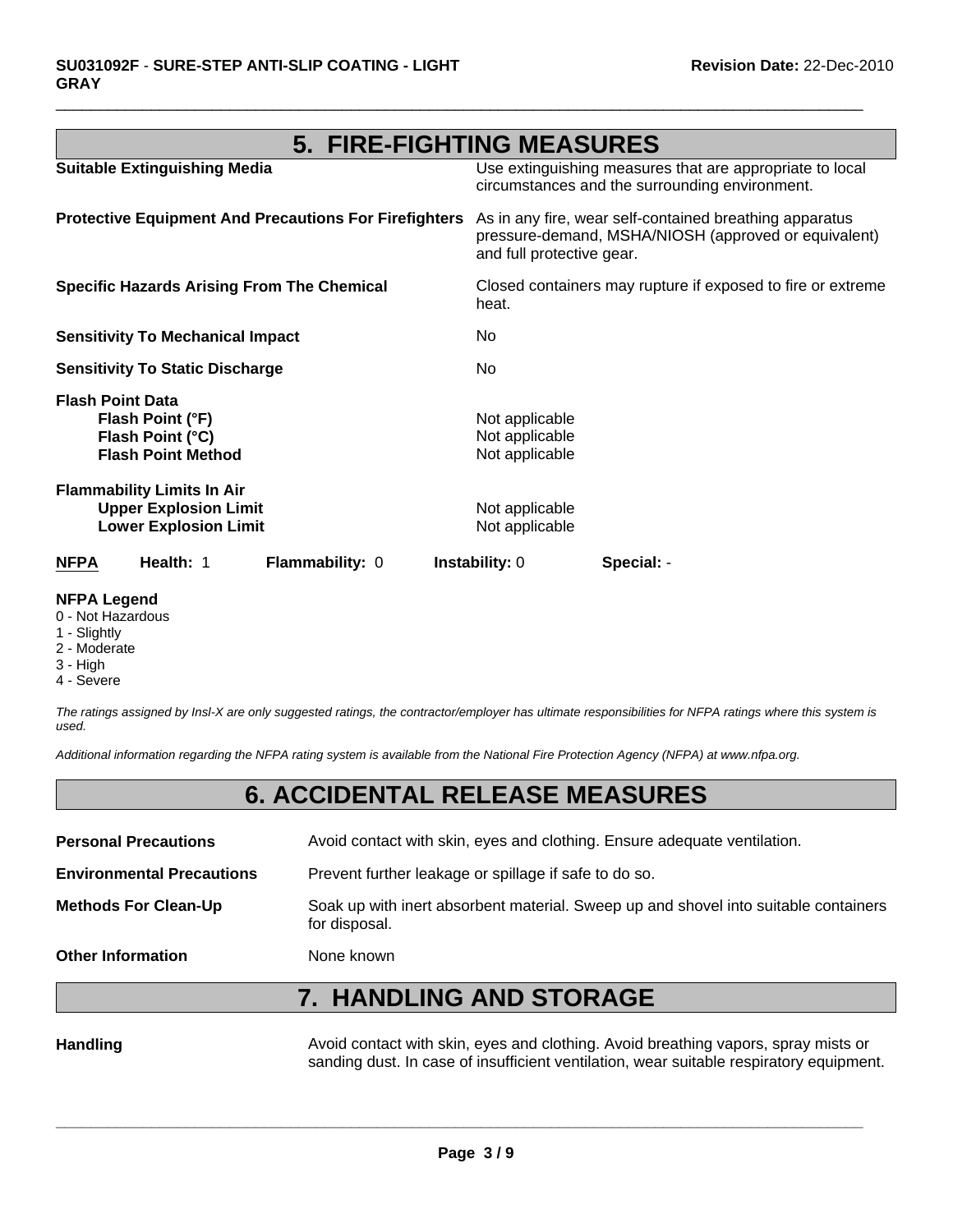**Storage** Keep container tightly closed. Keep out of the reach of children.

## **8. EXPOSURE CONTROLS / PERSONAL PROTECTION**

 $\Box$ 

### **Exposure Limits**

#### **Hazardous Components**

| <b>Chemical Name</b> | <b>ACGIH</b>                                | <b>Alberta</b>                                    | <b>British Columbia</b>                                | <b>Ontario</b>                                                                                                                              | Quebec                                  |
|----------------------|---------------------------------------------|---------------------------------------------------|--------------------------------------------------------|---------------------------------------------------------------------------------------------------------------------------------------------|-----------------------------------------|
| Silica, crystalline  | 0.025 mg/m <sup>3</sup> - TWA               | $0.1 \text{ mg/m}^3$ - TWA                        | 0.025 mg/m <sup>3</sup> -<br><b>TWA</b>                | 0.10 mg/m <sup>3</sup> -<br><b>TWAEV</b> designated<br>substance regulation                                                                 | 0.1 mg/m <sup>3</sup> -<br><b>TWAEV</b> |
| Titanium dioxide     | 10 mg/m <sup>3</sup> - TWA                  | 10 mg/m <sup>3</sup> - TWA                        | 10 mg/m <sup>3</sup> - TWA<br>$3 \text{ mg/m}^3$ - TWA | 10 mg/m $3$ - TWAEV                                                                                                                         | 10 mg/m <sup>3</sup> -<br><b>TWAEV</b>  |
| Glass, oxide         | fiber/cm3 - TWA<br>$5 \text{ mg/m}^3$ - TWA | 1 fibres/cm3 -<br>TWA<br>$5 \text{ mg/m}^3$ - TWA | 1 fibre/cm3 - TWA<br>$5 \text{ mg/m}^3$ - TWA          | 1 fibres/cm3 -<br><b>TWAEV</b><br>$5 \text{ mg/m}^3$ - TWAEV                                                                                | 10 mg/m <sup>3</sup> -<br><b>TWAEV</b>  |
| Propylene glycol     | N/E                                         | N/E                                               | N/E                                                    | 10 mg/m <sup>3</sup> - TWAEV<br>for assessing the<br>visibility in a work<br>environment<br>155 mg/m <sup>3</sup> - TWAEV<br>50 ppm - TWAEV | N/E                                     |

#### **Legend**

ACGIH - American Conference of Governmental Industrial Hygienists Alberta - Alberta Occupational Exposure Limits British Columbia - British Columbia Occupational Exposure Limits Ontario - Ontario Occupational Exposure Limits Quebec - Quebec Occupational Exposure Limits N/E - Not established

**Engineering Measures** Ensure adequate ventilation, especially in confined areas.

#### **Personal Protective Equipment**

| <b>Eye/Face Protection</b>    | Safety glasses with side-shields.                                                                                                   |
|-------------------------------|-------------------------------------------------------------------------------------------------------------------------------------|
| <b>Skin Protection</b>        | Protective gloves and impervious clothing.                                                                                          |
| <b>Respiratory Protection</b> | In case of insufficient ventilation wear suitable respiratory equipment.                                                            |
| <b>Hygiene Measures</b>       | Avoid contact with skin, eyes and clothing. Remove and wash contaminated clothing<br>before re-use. Wash thoroughly after handling. |

### **9. PHYSICAL AND CHEMICAL PROPERTIES**

| liquid            |
|-------------------|
| little or no odor |
| $11.3 - 11.7$     |
| $1.2 - 1.5$       |
| Not available     |
| Not available     |
| Not available     |
| Not available     |
|                   |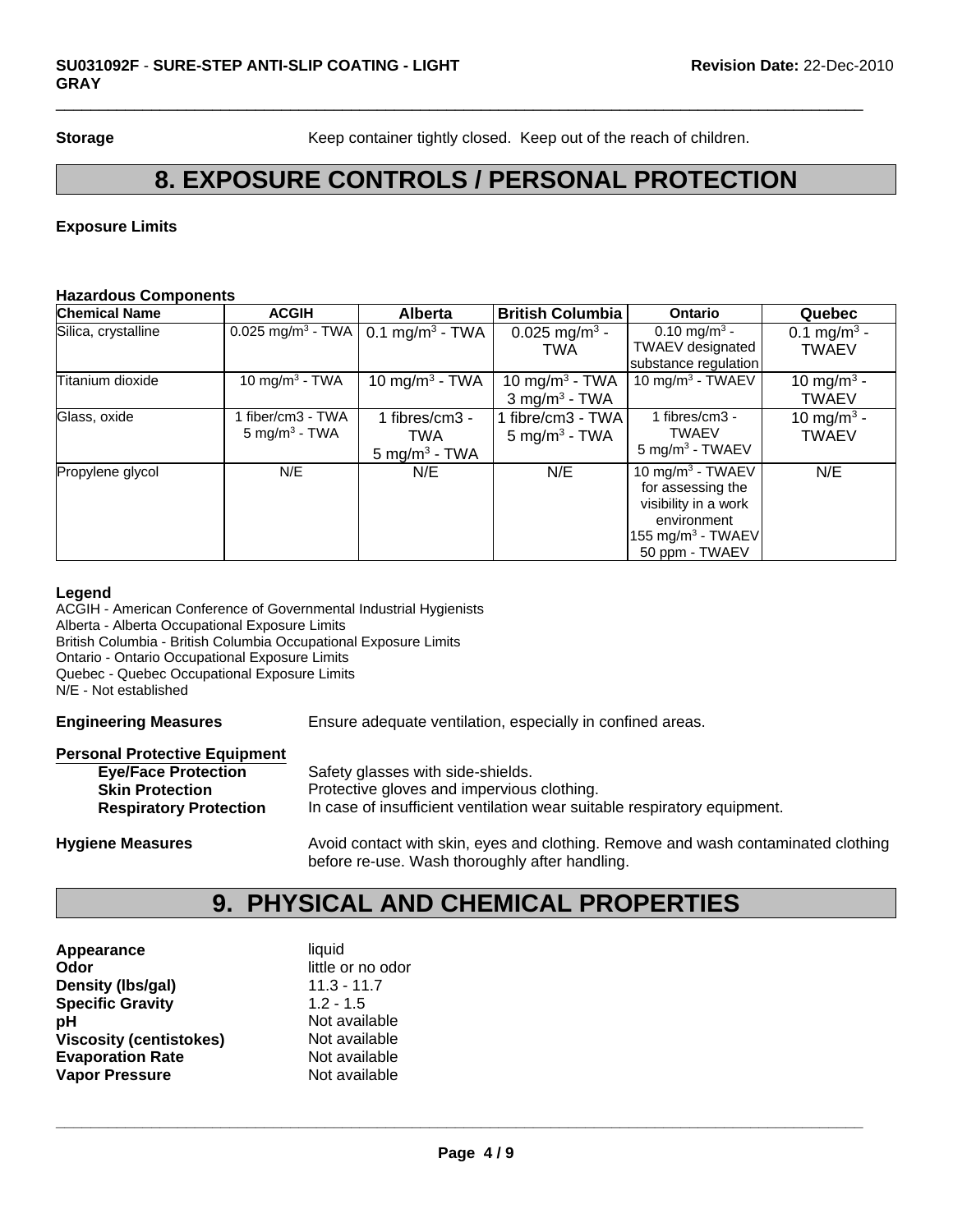# **9. PHYSICAL AND CHEMICAL PROPERTIES**

 $\Box$ 

**Vapor Density** Not available **Wt. % Solids** 53 - 58 **Vol. % Solids** 35 - 40 **Wt. % Volatiles** 42 - 47 **Vol. % Volatiles** 60 - 65 **VOC Regulatory Limit (g/L)** <250 **Boiling Point (°F)** 212 **Boiling Point (°C)** 100 **Freezing Point (°F)** 32 **Freezing Point (°C)** 0 **Flash Point (°F)** Not applicable **Flash Point (°C)** Not applicable **Flash Point Method** Not applicable **Upper Explosion Limit** Not available **Lower Explosion Limit** Not available

# **10. STABILITY AND REACTIVITY**

**Chemical Stability Stability** Stable under normal conditions.

**Conditions To Avoid Prevent from freezing** 

**Hazardous Decomposition Products** None under normal use.

**Incompatible Materials No materials** No materials to be especially mentioned

**Possibility Of Hazardous Reactions Hazardous polymerisation will not occur.** 

## **11. TOXICOLOGICAL INFORMATION**

**Acute Toxicity Product** No information available

### **Component**

Silica, crystalline LD50 Oral: 500 mg/kg (Rat) vendor data

Titanium dioxide LD50 Oral: > 24000 mg/kg (Rat) LD50 Dermal:  $> 10000$  mg/m<sup>3</sup> (Rabbit) LC50 Inhalation (Dust):  $> 6.82$  mg/L (Rat, 4 hr.)

Propylene glycol LD50 Oral: 20000 mg/kg (Rat) LD50 Dermal: 20800 mg/kg (Rabbit)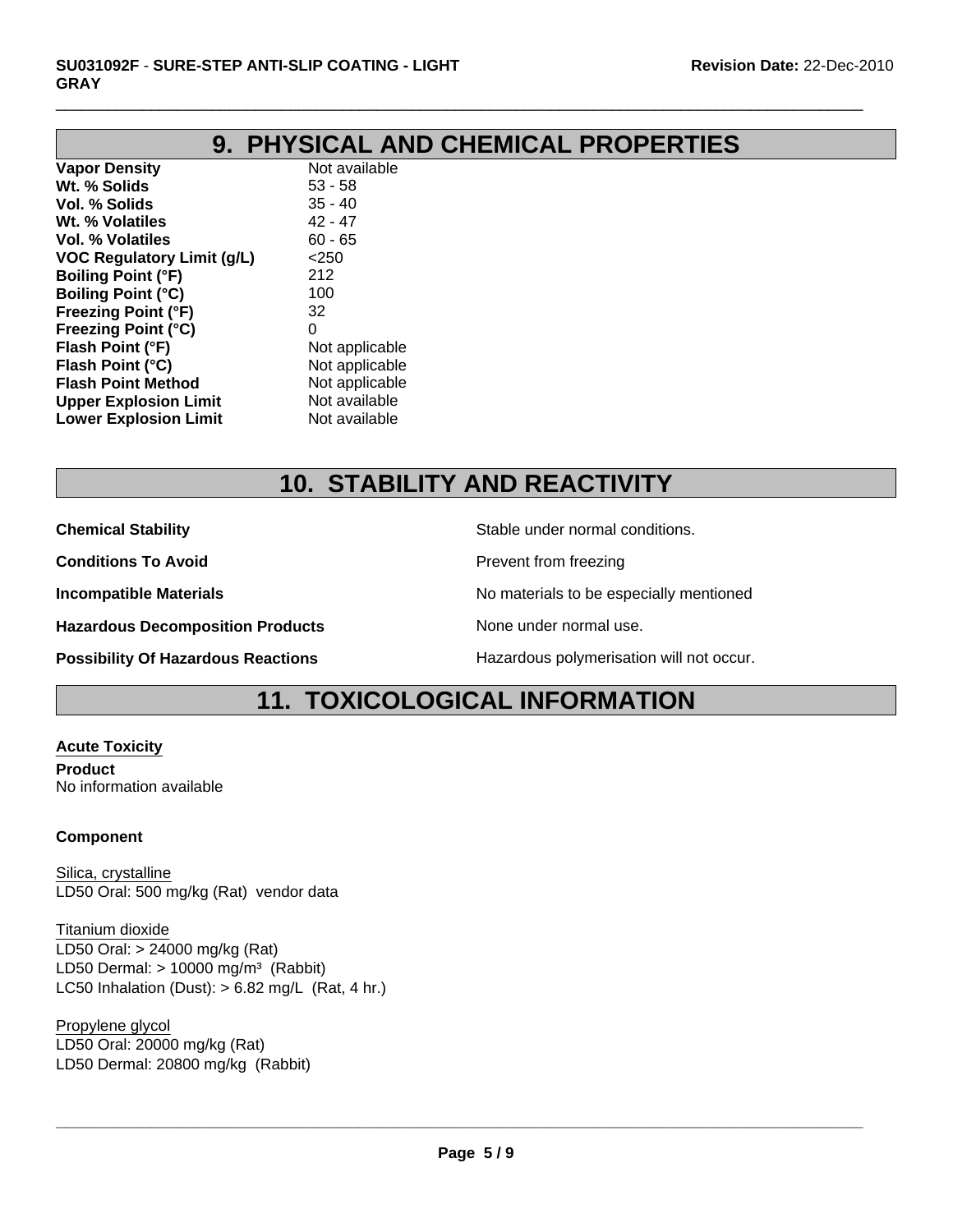#### **Chronic Toxicity**

#### **Carcinogenicity**

The information below indicates whether each agency has listed any ingredient as a carcinogen:

| <b>Chemical Name</b> | <b>ACGIH</b>                          | <b>IARC</b>                          | <b>NTP</b>                | <b>OSHA</b><br>Carcinogen |
|----------------------|---------------------------------------|--------------------------------------|---------------------------|---------------------------|
| Silica, crystalline  | A2 - Suspected<br>Human<br>Carcinogen | - Human<br>Carcinogen                | Known Human<br>Carcinogen | Listed                    |
| Titanium dioxide     |                                       | 2B - Possible<br>Human<br>Carcinogen |                           | Listed                    |

 $\Box$ 

- Crystalline Silica has been determined to be carcinogenic to humans by IARC (1) when in respirable form. Risk of cancer depends on duration and level of inhalation exposure to spray mist or dust from sanding the dried paint.
- Although IARC has classified titanium dioxide as possibly carcinogenic to humans (2B), their summary concludes: "No significant exposure to titanium dioxide is thought to occur during the use of products in which titanium dioxide is bound to other materials, such as paint."

#### **Legend**

ACGIH - American Conference of Governmental Industrial Hygienists IARC - International Agency for Research on Cancer NTP - National Toxicity Program OSHA - Occupational Safety & Health Administration

# **12. ECOLOGICAL INFORMATION**

#### **Ecotoxicity Effects**

#### **Product Acute Toxicity to Fish** No information available

#### **Acute Toxicity to Aquatic Invertebrates** No information available

**Acute Toxicity to Aquatic Plants**

No information available

### **Component**

**Acute Toxicity to Fish** No information available

LC50: >1000 mg/L (Fathead Minnow - 96 hr.) Titanium dioxide

Propylene glycol LC50: 710 mg/L (Fathead Minnow - 96 hr.)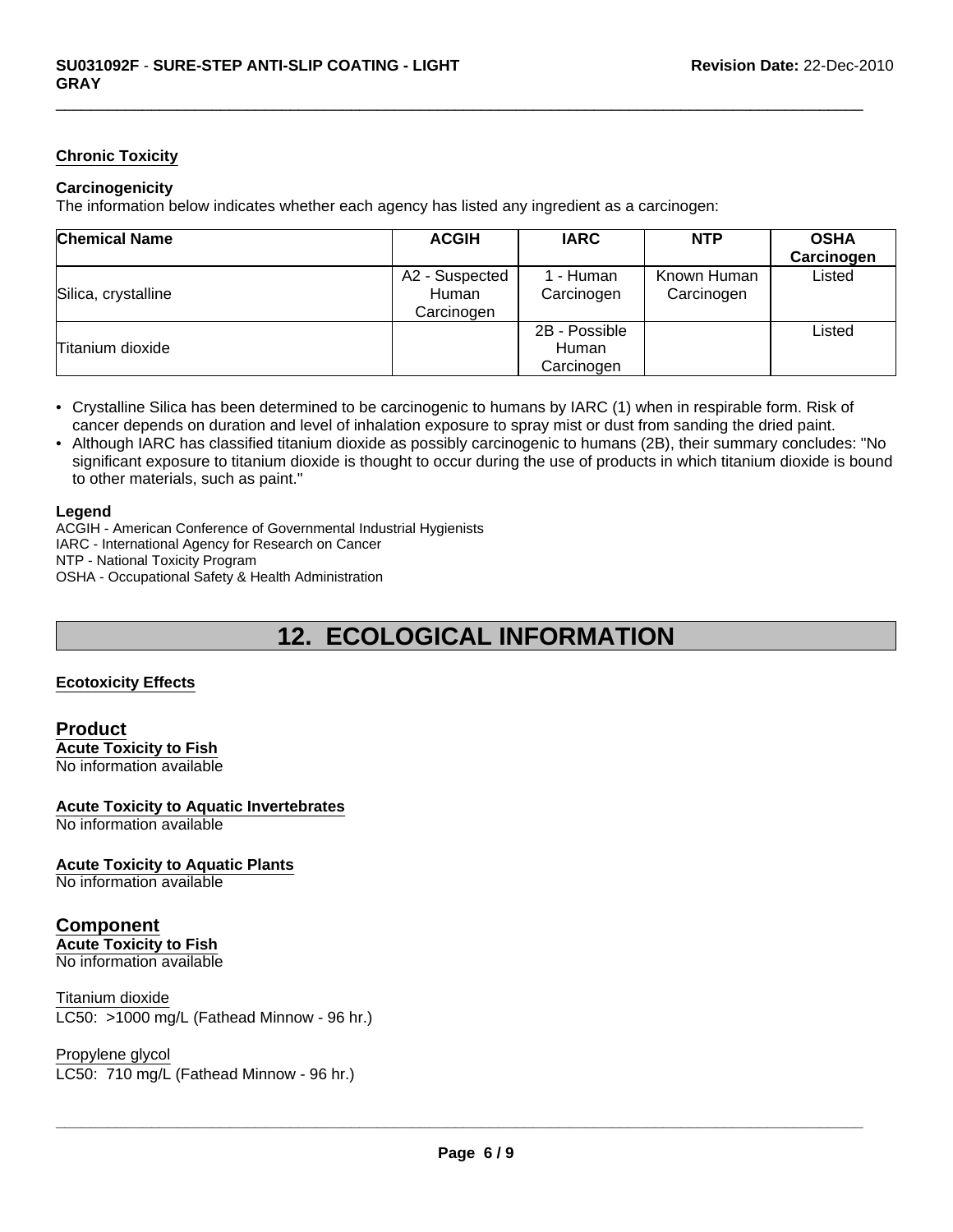## **12. ECOLOGICAL INFORMATION**

 $\Box$ 

#### **Acute Toxicity to Aquatic Invertebrates**

No information available

#### Propylene glycol

EC50: > 10000 mg/L (Daphnia magna - 24 hr.)

#### **Acute Toxicity to Aquatic Plants**

No information available

### **13. DISPOSAL CONSIDERATIONS**

**Waste Disposal Method** Dispose of in accordance with federal, state, provincial, and local regulations. Local requirements may vary, consult your sanitation department or state-designated environmental protection agency for more disposal options.

### **14. TRANSPORT INFORMATION**

**TDG** Not regulated

**ICAO / IATA** Not regulated

**IMDG / IMO** Not regulated

# **15. REGULATORY INFORMATION**

#### **International Inventories**

| <b>United States TSCA</b> | Yes - All components are listed or exempt. |
|---------------------------|--------------------------------------------|
| <b>Canada DSL</b>         | Yes - All components are listed or exempt. |

### **National Pollutant Release Inventory (NPRI)**

#### **NPRI Parts 1- 4**

This product contains the following Parts 1-4 NPRI chemicals:

| <b>Chemical Name</b> | <b>CAS-No</b> | Weight % (max) |
|----------------------|---------------|----------------|
| Propylene glycol     | $57 - 55 - 6$ | 1 - 5%         |

*This product may contain trace amounts of (other) NPRI Parts I-4 reportable chemicals. Contact Insl-X for further information.*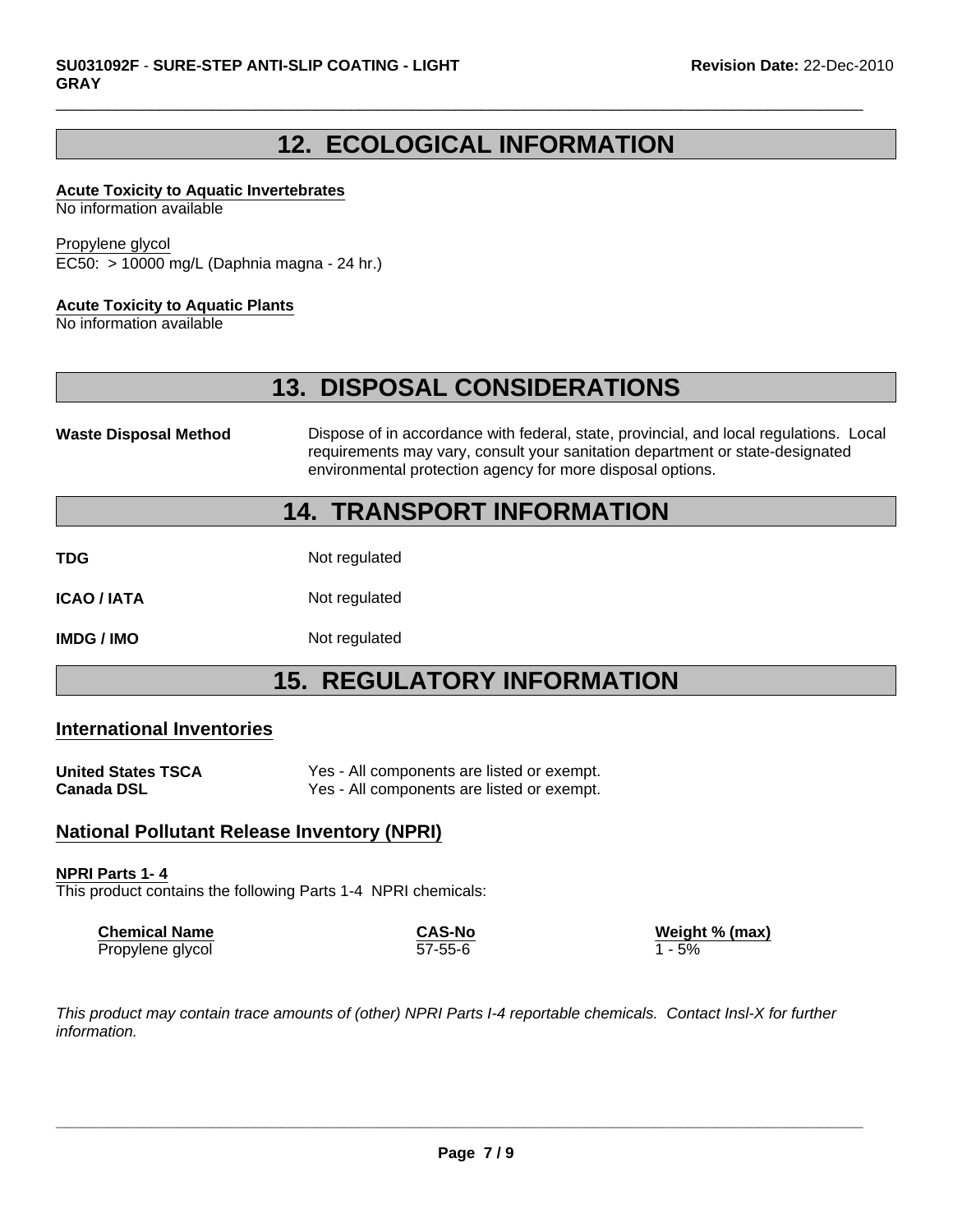### **15. REGULATORY INFORMATION**

 $\Box$ 

#### **NPRI Part 5**

This product contains the following NPRI Part 5 Chemicals:

*This product may contain trace amounts of (other) NPRI Part 5 reportable chemicals. Contact Insl-X for further information.*

#### **WHMIS Regulatory Status**

This product has been classified in accordance with the hazard criteria of the Controlled Products Regulations (CPR) and the MSDS contains all the information required by the CPR.

#### **WHMIS Hazard Class**

D2A Very toxic materials



# **16. OTHER INFORMATION**

**WARNING!** If you scrape, sand, or remove old paint, you may release lead dust. LEAD IS TOXIC. EXPOSURE TO LEAD DUST CAN CAUSE SERIOUS ILLNESS, SUCH AS BRAIN DAMAGE, ESPECIALLY IN CHILDREN. PREGNANT WOMEN SHOULD ALSO AVOID EXPOSURE. Wear a NIOSH approved respirator to control lead exposure. Clean up carefully with a HEPA vacuum and a wet mop. Before you start, find out how to protect yourself and your family by logging onto Health Canada @ http://www.hc-sc.gc.ca/iyh-vsv/prod/paint-peinture\_e.html.

**Prepared By** Product Stewardship Department Complementary Coatings Corp. dba Insl-X 101 Paragon Drive Montvale, NJ 07645 Phone: 1-800-225-5554

**Revision Date:** 22-Dec-2010

**Revision Summary** No information available

Disclaimer

**The information contained herein is presented in good faith and believed to be accurate as of the effective date shown above. This information is furnished without warranty of any kind. Employers should use this information only as a supplement to other information gathered by them and must make independent determination of suitability and completeness of information from all sources to assure proper use of these materials and the safety and health of employees. Any use of this data and information must be determined by the user to be in accordance with applicable federal, provincial, and local laws and regulations.**

SU031092F